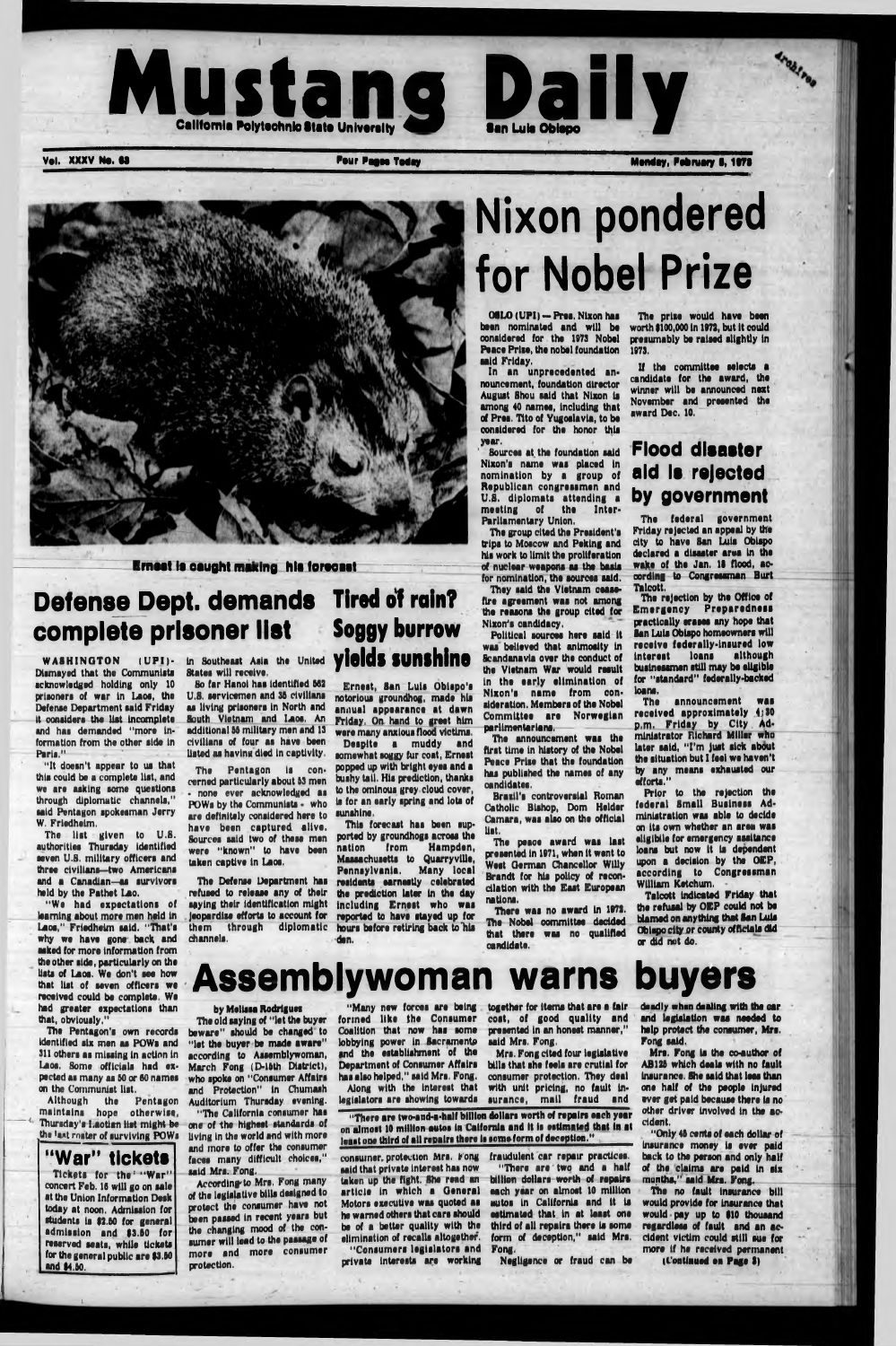### Page 8 Monday, February 6, 1979 **LET'S TRY IT AGAIN**

## If the Senate likes it, so should SAC

A broken computer and too many early morning hours of work combined forces to amputate Friday's editorial somewhere in the middle.

By popular request (the editor's), the editorial is reprinted today as it should have read.

When a U.S. senator dies, he is replaced by

When a Student Affairs Council member bows out, the ASI sets an election date, mans the polls for seven hours and produces a democraticallyselected replacement.

The idea is to fill a SAC seat with a student who is representative of all other students in a governor's appointee—rarely by a new election. his school. But reality doesn't quite live up to

 $(UPI)$ 



the idea.

An election was held Wednesday to fill vacant SAC seats for the schools of Engineering and Technology and Human Development and Ed. ucation.

The engineering school, which has an enroll. ment of over 2,000, had a voter turn-out of 157 students. Out of close to 1,500 students, human development mustered 15 voters,

Apathy of students is a well-worn subject. hardly worth mentioning. But what does deserve mention and much consideration is ASI's persistent head-bumping against the stone wall of such apathy.

Mark Zachary ran unopposed in the human development race. Someone thould have taken the hint that Mark Zachary would undoubtly win, even if only by the virtue of 13 votes. He should have been appointed as a SAC representative by his council. That could hardly be less democratic than his landslide mandate by 13 students.

The SAC seat in the enineering school was more hotly contested by three candidates. Though Brad Bletler won by a healthy dozen votes, it is ironic to note that more students voted against him (or for the other two candidates) than voted for him. And that doesn't sound too democratic. A council appointment here, too, would have sufficed.

Though it is written that elections shall be held to replace SAC members during the year. rules have been known to be rewritten.

Elections that don't produce particularly represenative winners and that cost ASI in terms of manpower and materials are of questionable worth.

Students affairs Council should direct their attention to changing the system so that the school councils could use its discretion to hold an election in the case of a controversial contest.

As Bob Walters (advisor to the Elections Committee) says: "Why not just appoint them? If it's good enough for the Senate, than it should be good enough for SAC."

## It was CU, is now UU; maybe it should be JM

Editor:

In the continuing conflict of what to call that big concrete



building, once called the College Union, I wish to add some more trivia.

As a member of the infamous board of governors, I have heard every possible reason to call it every possible thing you can imagine. To this pile of bull I wish lo sad this: unportant?

Shakespeare said something about a rose once; the same thought applies here. Whatever it is called it is still the same place.

Let's try the new name for a while and if you don't like it, call it whatever you want. Personally, I would like to start a movement to nickname it the J.M. for Julian McPhee who it was named after to start with.

If you still don't like what the board of governors decided. become one. Applications are available at the information desk in the J.M.

**Michael D. Beanland** 

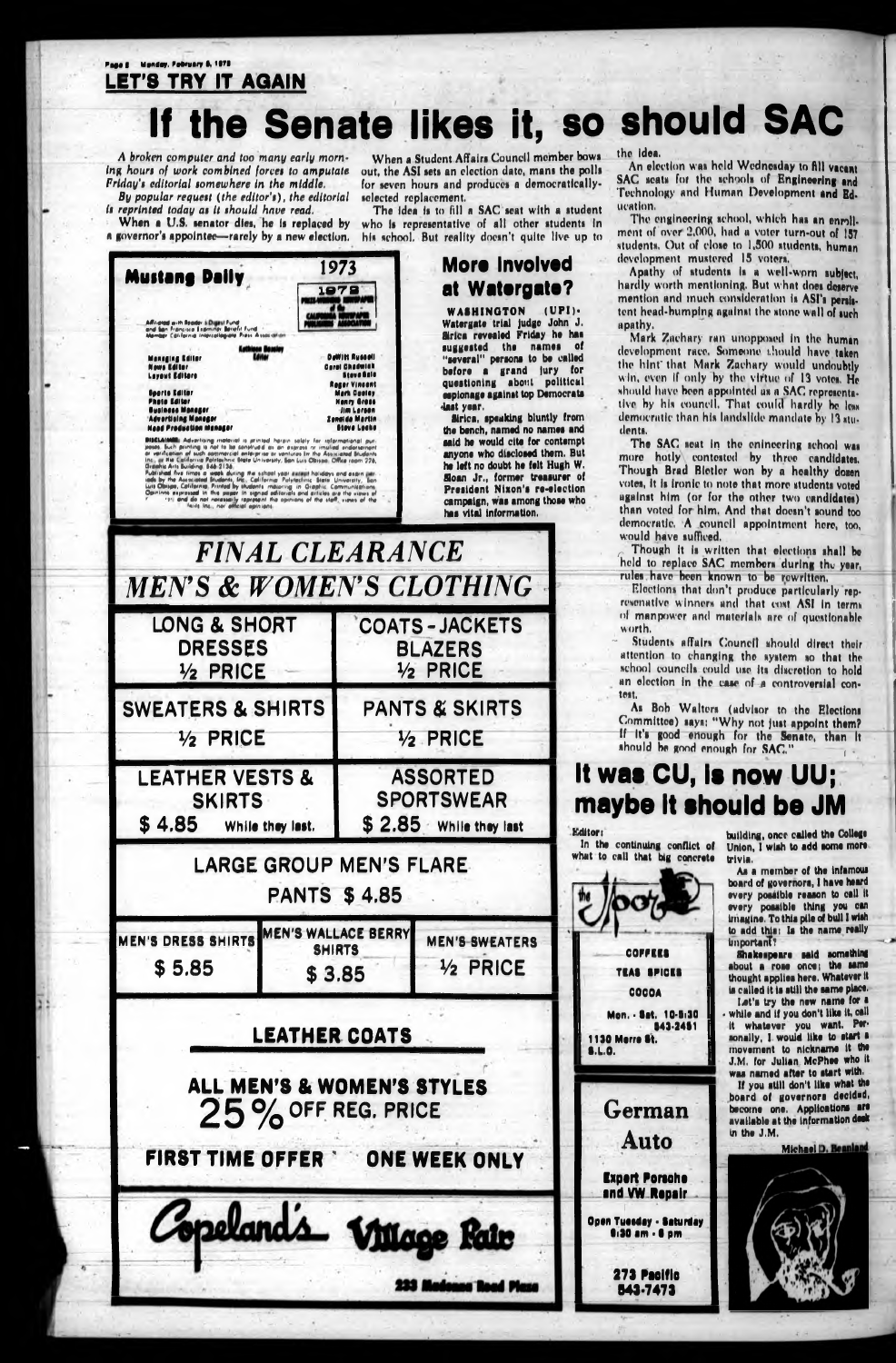## Dismissal of charges **against Ellsberg asked Speaker to electrify**

LOS ANGELES (UPI) -Dismissal of all charges against Daniel Ellsberg and Anthony Russo was sought by the defense at the Pentagon Papers trial Friday on grounds that the government \* deliberately withheld material that pointed to their Innocence,

Defenae attorney Leonard Boudin aald he will argue that proaecutor David Nlaaen' diaobeyed ordera from U.S. District Judge Matt Byrne to turn over auch Information to the court,

Charles Hinkle, a government carver officer for 32 yeara, aald he had "no recollection" of any auch ordera. But he did not aay that hla former aaalatant, Lt. Col. Edward A. Miller Jr., was lying.

The trial haa been at a standstill all week so far as concerns taking evidence In the caae In which Ellsberg and Russo are charged with eaplonage, theft of government documents and conaplracy.

Only after Hinkle had flown here from Washington this week waa the court given the atudlea of nine volumes which contained material tending to "exculpate" Elisberg and Russo.

On Thuraday, the hqad of the Defenae Department's Office of Security Review contradicted a former aide's testimony. The teatlmony Indicated that atudlea propuaing declassification of some of the secret papers had been removed from Pentagon fllea on ordera from hlgher-upa,

Mr. O.O. Wedekind of Underw riters' Laboratories will speak twice, first at 4 p.m. in Home Economica 114, and again at 7:30 p.m, in Science E27.

Boudin, who taught for two years at the Harvard Law School and la now practicing In New York, aald he will alao charge Nlaaen with "Improper proaecutorlal conduct."

The underwriters' laboratories, which employs Wedekind, Is a non-profit Independent organisation which teats electrical and electronic equipment and appliances for shock and fire safety.

Judge Byrne Inatructed Nlaaen laat April to turn over to him all material bearing on the caae, no matter how aenaitlve, ao he could determine what portions should be furnished to the defense.

In many states the law requires such equipment to exhibit the UL seal of approval before It la sold In retail atorea or to businesses. The seal is also required in many cities and counties in California.

Nlaaen arguea that the Justice Department does not consider that the material falls under Judge Byrne's order. One poaalbllty In the case la that Byrne might find the proaecutor guilty of contempt of court.

Thle university's chapter of the Institute of Electrical and Electronic Engineers (IEE) will host a guest speaker this Thuraday, Feb. 8.

Wedeklnd'a first speech la "directed mainly to Home Economics atudonta and la Intended to help the women learn how to choose the best and safest electrical equipment In the home u..J business," said Tim Haney, president of this university'a IEE, which la sponsored by the International organisation of

In the same month, Allegheny Airlines also allowed Hartke to board a flight without being ssarchod. A spokesman said the Investigation of the Allegheny Incident was continuing, and a decision on a fine was expected shortly.

#### IEE.

The second speech will be directed to the Interests of Engineering students with the topic of "What Engineers will Need to Know In the Real World."

In a statement issued Thur sday, Allgheny admitted that

But on Jan. 27, Transportation Undersecretary James Beggs

Hartke was allowed to board a said Hartke should not have been

**•tsnd novel\*, play\* and** poems. They're

The public is invited to attend either session and admission ia free.

(Continued from Page I) disability.

"AB 128 Is stalled In a committee right now, but I hope It will pass In this session," said Mrs. Eong.

According to Mrs. Fong unit pricing has been a law In Massachusetts for 10 years and she wants It to become law In California,

"Safeway stores have been displaying unit pricing for the last few years and I think that unit pricing should be required of all stores so the buyer can see just how much he is getting for what he is paying," said Mrs. Fong.

1886 Oarflsld, #6 **San Luis Obispo** 205 Casa

Mark Atohlsy 1198 lslay **San Luis Obispo**  **Gid Adkisson San Luis Obispo** 

**Mike Beanland San Luis Obispo** 

bill that deals with mail order fraud that is now law. "The bill requires that mall

> **Mark Haworth** 1106 Islay - San Lull Oblipo

> > Ola Maland • Muir Hall, 324 **San Luis Obispo**

Graham Hook Glenn Nachlet<br>1378-A Southwood Ave. Shasta, 19 1378-A Southwood Ave. Shasta, 19<br>San Luis Obispo San Luis Obispo **San Luis Obispo** 

Qaorge Hoovar 206 Cats **San Luis Obispo** 

Dave Main **208 Casa San Luis Obispo** 

order houses return orders to buyers within six weeks and they must give a refund If the buyer is not satisfied with the purchase up to one week later," said Mrs. Fong.

> Fata Whlppla 1367 Mill **San Luis Obispo**

Pat Cottrall 328 Muir Hall " **San Luis Obispo** 

In 1071 Mrs. Fong introduced a better goods," aald Mrs. Fong, "The ultimate consumer protection will be reached when the public makes demanda for

> Jarry Hawk Ini 324 Muir Hall **San Luis Obispo**

Stava Sagady 1230 C. Fredericks **San Luis Obispo** 

320 Muir Hall **San Luis Obispo** 

George Waters

**Jim Immanuel** 328 Muir Hall **San Luis Obispo** 

Mrs, Fong ended her talk by saying, "We have a long way to go in consumer protection and government can't do lt all alone." The consumer must help protect himself. We must have more consumer education programs."

> Tom Burka Sequoia Hall, 211 **San Luis Obispo**

Faul Young Sequoia Hall, 200 **San Luis Obispo** 

## **Delta fined for violation**

WASHINGTON  $(UPI) - The$ government fined Delta Airlines 12,000 Friday for allowing Sen. Vance Hartke, (D-Ind.), |o board a Jetliner without passing through an anti-hijacking screening device.

The Federal Aviation Administration said the airline was guilty on two counts of violating the governments new anti-hijack security program it did not search Hartke, nor did lt search his luggage, The Incident took place Jan. 16 when Hartke boarded a Delta Airline plane at Indianapolis.

The senator refused to submit to the required screening, contending that it was equivalent to arrest. He also claimed that under the Constitution, a U.S. senator can be arrested only for treason for a felony.



flight from the Evansville, Ind., allowed to board. "If we had airport without being searched, known we would have stopped But it said the decision was him," Bsgga said, made "by local security personnel" without any authority from the airline.

According to Allegheny, Hartke claimed congressional Immunity, and the airport guards made a decision to allow him to board "under the stress of the existing situation,"



**packed lull of the** ... NATIVE SON **kind explanation and miorpf\*** lation you nood **lo Mudy and review affluently CUN'\* Note\* written Py •xporta who want you lo eel more out of literature ,**

**than |u\*l a grade At your book aeiian or \*ond tor FREE list of more than 200 titles. Inalud\* lit and we'llaendahandy, rauaabl\*. water proot drawairmg book bag, Cliff's Notes, Inc., Lin-•oln.Nobr** SSS01

Cliffs M

**||actory ...we're working an H\***<br>During the peet 14 years Culf s<br>Notas has used over 2,400,000 tons<br>af paper vaing racysted pulp

B46-4M 2



## **Assemblywoman Fong** warns the consumer...

**all of you great people for your time, muscle power and general** good **nature in the mass oonfusion of getting our stuff out of the Warehouse during the flood. As the water steadily rose, you pitched In and helped us haul box after box out of** the basement - and without your help, we couldn't have **done It all In time. Again, many thanks from us all.**

Chas. Denley 380 California **San Luis Obispo** 

Pete Looker 1885 Garfield, #5 San Luis Oblispo

**Allan Rabe** 

Chris Flock 1885 Garfield #5 San Lula Oblipo

**Oliver Howard** 66 N. Broad **San Luis Obispo**  1841 Balboa

John Robarti 8equoia Hall, 211 Ban Luts Oblipo

**Jim Segar** Yosemite 14E **San Luis Obispo**